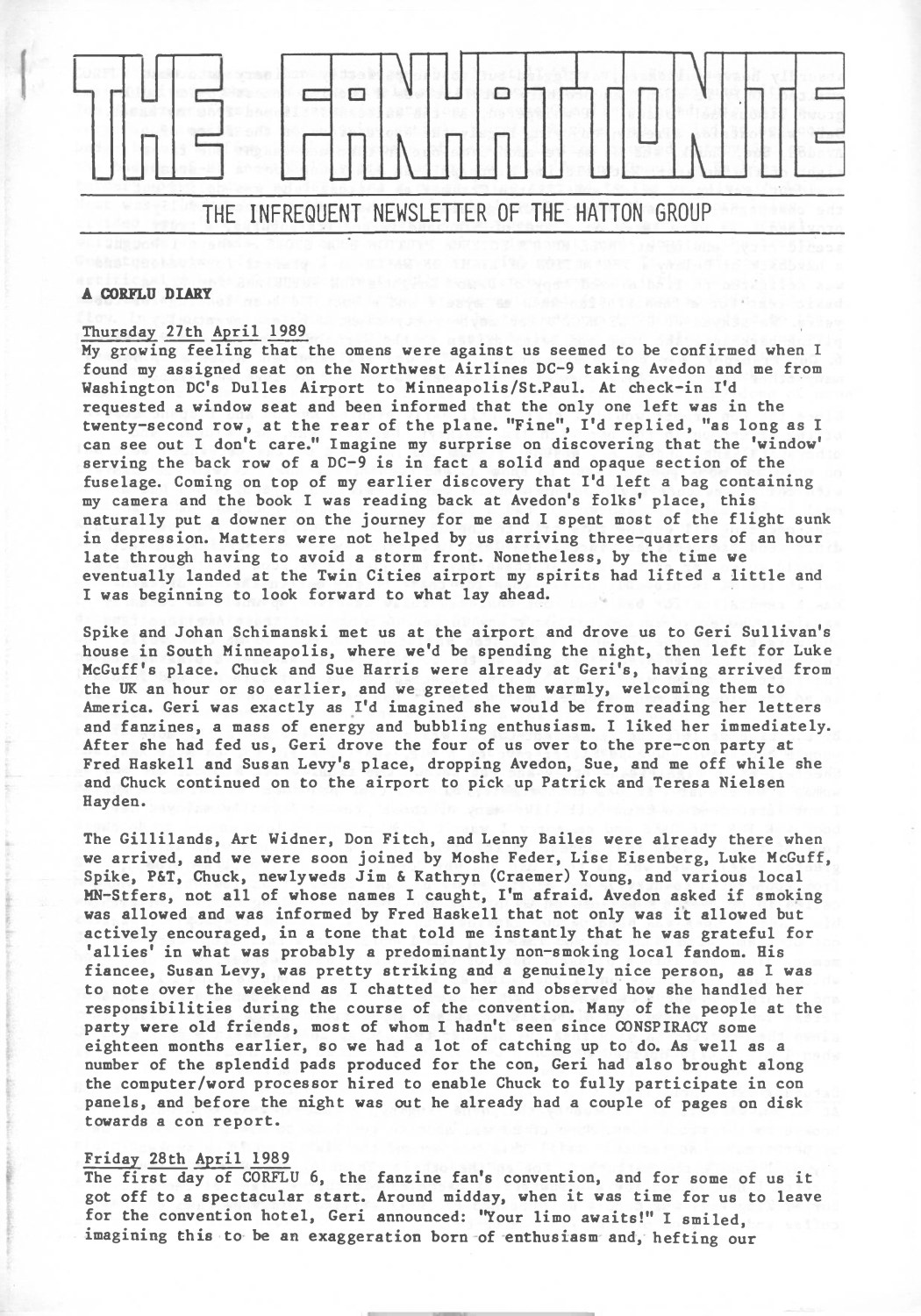absurdly heavy suitcases, struggled out to the perfectly ordinary auto that awaited. Only it wasn't an ordinary auto: it was <sup>a</sup> fucking honest-to-God fullgrown limousine! "Jesus!", I whispered, as the suitcases slipped from my hands. Geri was outside already, enjoying hugely the expressions on the faces of Avedon, Sue, Chuck, and me as we each came out in turn and caught our first sight of the monster. With oldtime Minneapolitan Jim Young (now a DC-area resident) acting as guide and Kathryn Craemer as hostess (she was doling out the champagne, ale, and other liquid goodies that had been so thoughtfully provided), we were taken on <sup>a</sup> tour of Minneapolis and its suburbs, <sup>a</sup> truly scenic city, ending at UNCLE HUGO'S SCIENCE FICTION BOOK STORE - where I bought a hardback of Delany's THE MOTION OF LIGHT ON WATER as a present for Avedon, and was delighted to find a used copy of Damon Knight's THE FUTURIANS for \$2, a basic text for a fanhistorian such as myself and a book I'd been looking for for years. We stayed at UNCLE HUGO'S for maybe forty minutes before eventually piling back into the limo and being driven to the Normandy Inn, venue for CORFLU 6. Our transport had been a nice touch, and I was well-chuffed. After all, how many other fans can claim they've been driven to an SF bookstore in <sup>a</sup> limo? \*

Since the con proper wouldn't start until early evening Avedon and I spent most of the afternoon in the bar with Jim, Kathryn, George Flynn, Art Widner, and others, talking fandom, SF, absent friends and the like. As the afternoon wore on more and more people began to show up and Avedon, Pat Mueller (who was 'heavy with child', as they say), Jeanne Gomoll, Patrick Nielsen Hayden, and I had a meal in the hotel restasurant. I had a steak and once again noticed, as I had been noticing all during this trip to the US, that the quality of restaurant and diner food had declined since I was last in America two years earlier. In fact, I would go so far as to say that these days the quality of food for those eating out in the UK is probably higher than for those eating out in the US. Britain has a reputation for bad food, one that was fully deserved up until as recently as six or seven years ago but isn't any longer. <sup>A</sup> number of those American fans who were at both the '79 and '87 Brighton Worldcons remarked to me that while they hadn't much enjoyed eating out at the former con it had been <sup>a</sup> pleasure at the latter. I agree with them, but the connection between Britain and bad food is so ingrained in many people's minds that it may never be broken.

By the time we left the restaurant CORFLU was up and running and still more people had shown up. Hope Kiefer gave me a hug, and I finally got to meet Andi Shecter, Stu's significant other and the person who finally got him out of women's underwear ("It was comfortable, but the time had come" explained Stu). I was introduced to Emma Bull (like many of those present I really enjoyed her book WAR FOR THE OAKS and am sorry I wasn't in Minneapolis long enough to do the tour of those places that appear in it), renewed my acquaintance with Tarai, greeted Nigel Rowe (who is this man and why does he keep following me around, from country to country?), and retrieved my bag and camera from Ted White, who'd called in on Avedon's parents on my behalf and brought it along to the con with him. Andy Hooper was handing out fanzines, as were all manner of people (I was one of them, with PULP #12 and THEN #2), and I pulled in a fair crop. Here memory dissolves into a pleasant haze of conversation and laughter, none of which comes into focus until the point at which I crashed out (around 1.15am), and returned to our room, where I was dismayed to discover Avedon and Patrick & Teresa loudly and smokily discussing British fanpolitics. Though I was trying to sleep they carried on with this for another two hours, and I was in a foul mood when I eventually drifted off.

## Saturday 29th April 1989

At 8.15am we were all awoken by the phone ringing, a wake-up call apparently booked to the wrong room. None of us was able to get back to sleep but since, on my performance so far this trip, this was around the time I would've awoken anyway I wasn't too perturbed. Not so the others. Thinking thoughts of karmic justice I headed out for a breakfast of bacon double-cheeseburger at the local Burger King (and was deeply unimpressed by their service), leaving them to their coffee and the long process of 'coming-to'.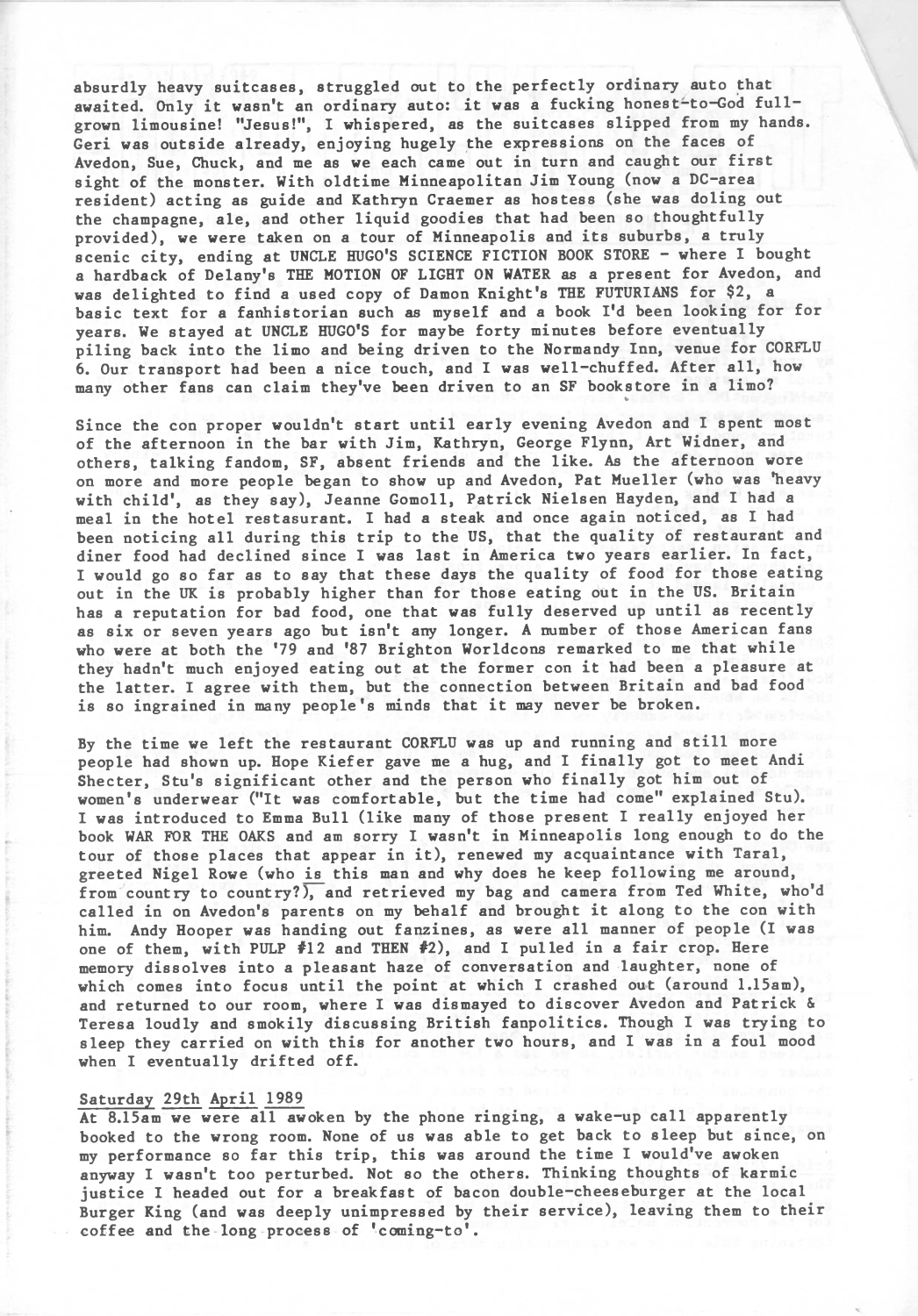CORFLU's noon opening ceremony began sharply at 12.45pm with Fred Haskell impromptuing at the podium in lively and amusing fashion, and continued, with Jon Singer performing strange incantations. Jeanne Gomoll followed this with a very funny reading of her fanzine article 'Burning Barbie', which led to her con badge being 'Shiffmanized' (a process of personalisation carried out by Stu on the badges of at least half those present) to read 'Jeanne Gomoll - Barbie Burner' under a drawing depicting a match being applied to the unfortunate doll. Next was a 'debate' on methods of fanzine duplication with the audience being divided into 'traditional' and 'modern' camps. Despite doing much of my actual writing on wp (this, for instance) most of my duplication is done on the trusty Gestetner in my office so I naturally sided with the trads. It was of course an artificial debate, but since fans will argue about anything (it's one of their most endearing/infuriating qualities) a good-natuired debate was soon in full flow. In no time we had been characterised by the mods as Luddites wedded to the potato-cut and tray of hekto-jelly, and Lenny Bailes was soon referring to us as "the potato-peelers", a name gleefully taken up by others on his side of the room. The main failing of the trads, I feel, was that we didn't come back with <sup>a</sup> name for the mods for what, after all, is any debate without a healthy dose of <sup>n</sup> calling?

The next two items were a panel on fan-funds (interesting, but I won't go into the details here as you can probably supply most of the arguments yourselves) and one on the pro/fan divide and the awkwardness sometimes felt by those with <sup>a</sup> foot in both camps. Since this featured, among others, P&T, Emma Bull, and Kathryn Craemer, I was tempted to stay for it, but I was also hungry so when Jerry Kaufman and Suzle suggested a meal in the coffee shop I went with them.

Spent the rest of the afternoon sitting around chatting (and at some point in there Spike handed me my copy of APA OF THE DAMNED #1) before going off for dinner in hotel restaurant with Chuck & Sue, Ted, Geri, and Jeff Schalles. Later, I spent a while talking fanhistory with Joe Siclari and Moshe Feder, two people particularly interested in the subject, and surprised them both with the link I'd uncovered between fandom and the Beatles (as I'd earlier surprised Ted with it when I visited him in Falls Church during the first part of our trip). In fact, Joe seemed to think I was pulling his leg at first but I wasn't, and the full story will be in the next part of the serial history of British fandom that I'm writing. The evening was rounded out by a long session around a table at the poolside, with Ted, Teresa, Moshe, Joe, Fred & Sue, Don Fitch, Lenny Bailes et al. Ted was holding court and regaling us with tales of his early days in New York fandom, the sort of thing I'm a sucker for. Bed beckoned some time around 3am.

## Sunday 30th April 1989

Muffins and coke, chips and ranch dip, turned out to be a surprisingly pleasant way to start the day and I was one of four or five hardy souls who breakfasted thus in the con suite around 10.30am. Most everyone else was still abed but Susan Levy had gotten up and dashed about putting this repast together. It was, however, a mere appetizer...

The traditional CORFLU buffet/banquet was at noon. I managed to rouse my reluctant roomies in time for this, and the food wasn't bad. As usual at CORFLUs, the GoH was chosen by having his name pulled from a hat - and this time it was Stu Shiftman. The Madison group formed <sup>a</sup> human pyramid for him, and he got to listen as various people (Andi, Avedon, Jeanne Gomoll, Moshe, and Andy Hooper) came to the podium and delivered testimonials to him. There are people who have been honoured more by fandom but few, I think, held in such genuine affection by so many of us. Jeanne Gomoll gave her Toastmaster's speech next, a stunningly good piece perfectly delivered, one at times clever and funny, moving and inspiring, that I will not spoil by trying to excerpt from it here. Both Avedon and Chuck tried to get the typescript for publication immediately afterwards (I remain uncertain as to who succeeded) so if you missed it you need not remain in that deprived state.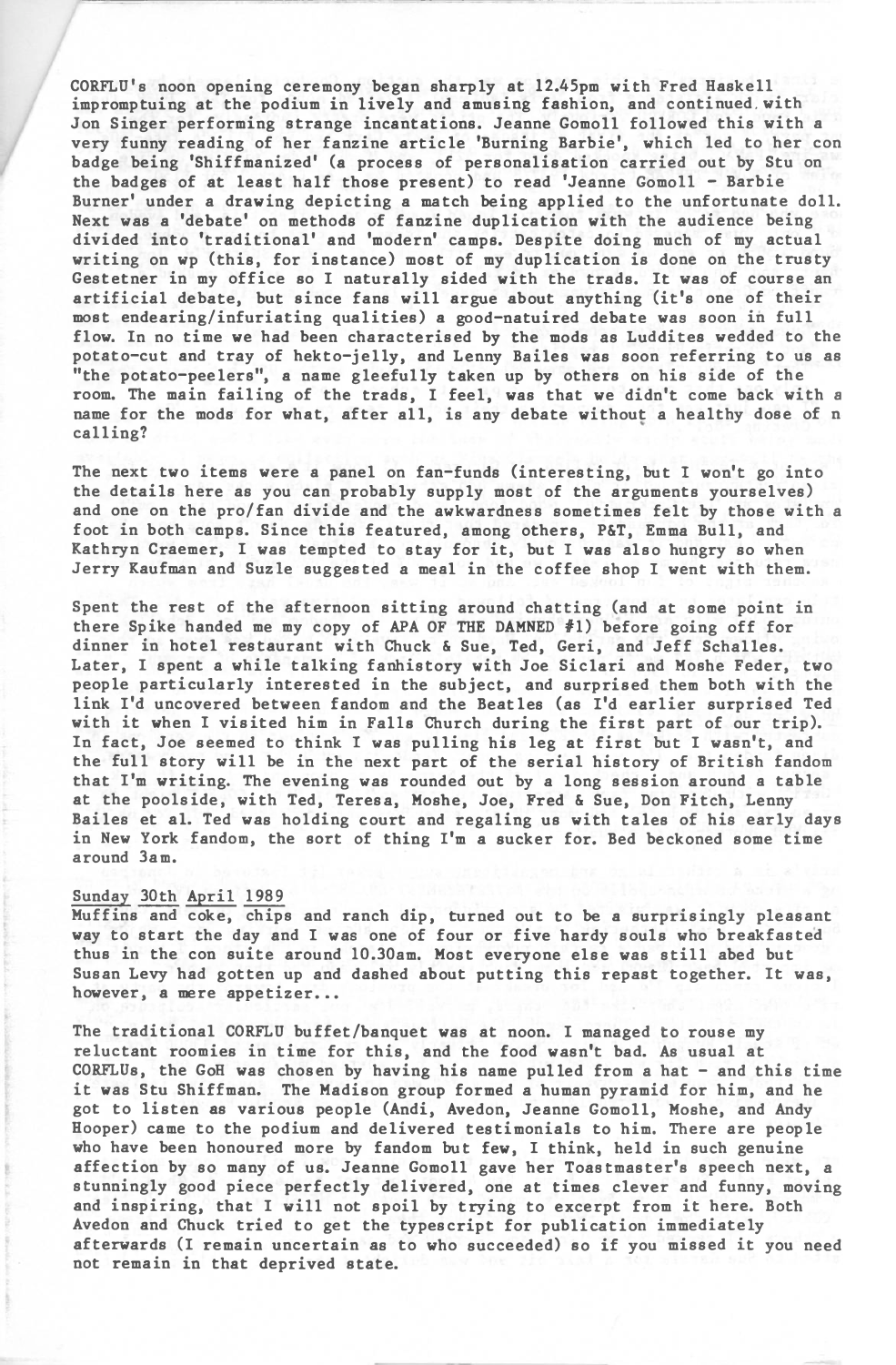The final 'business' of this session was the auction. Conducted largely by Joe Siclari (with assistance from Jerry Kaufman) it raised money for TAFF, DUFF, the Harris Fund, and CORFLU variously. The prices were pretty impressive for the most part, <sup>a</sup> set of the first <sup>44</sup> issues of Terry Carr and Ron Ellik'<sup>s</sup> late-'50s newszine, FANAC, being knocked down for \$215, and Moshe Feder picking up five copies of NOVAE TERRAE (circa 1937/8 and donated by Vin¢ Clarke) for \$150.

Those who had to be in work tomorrow began leaving soon after this, and Avedon and I only just managed to catch Patrick and Teresa in time to say goodbye. Around 5.30pm or so, we went out to eat with Emma Bull, Will Shetterly, Jon Singer, and John M.Ford (known as "Mike" to friends) On the way we passed a turnoff to Cretin Avenue, a name which made me laugh, not surprisingly.

"Guess what the high school on that road is called." said Will. "Not...Cretin High?" <sup>I</sup> replied.

"That's right. There are many other Cretin Highs in the US, but that's the only one that cops to it. It's <sup>a</sup> private school, too"

"I can just see them supporting their school team on sports days: 'Go can just see them supporting their school team on

We ate at <sup>a</sup> Tex-Mex joint called 'La Cucuracha' (I know it's <sup>a</sup> common name for Mexican restaurants but it still seems odd eating at <sup>a</sup> place whose name translates as 'The Cockroach'). Good food, good conversation, good time, nuff said. Back at the Normandy it appeared that those fans who hadn't gone home had gone out to eat and it was curiously depopulated, <sup>a</sup> situation remedied when the diners returned. By my estimate, we had some 60% of the convention staying over so another night of fun looked set. And so it was, the usual haze from which little can later be reconstructed followed and <sup>a</sup> good time was had by all. The evening ended with Art Widner showing slides of '40s fandom and Jeff Schalles showing slides from the early-'70s. Hard to believe rich brown was ever so thin, something which led me to ponder the possible lack of permanence of my own waistline.

## Monday 1st May 1989

Breakfasted with Spike at LE PEEP and finally got the lowdown on the tensions in Madison fandom that I'd been hearing about. Fandom is much the same everywhere, it seems. Avedon and I checked out of the Normandy at noon and got <sup>a</sup> lift back to Geri's with Canadian fans Catherine Crockett and Colin Hinz. CORFLU might be over so far as the hotel and most of its attendees were concerned, but for us it still had another day to run.

Byerly's is <sup>a</sup> rather large and magnificent supermarket (it featured in Jonathan King's piece on Minneapolis on his ENTERTAINMENT USA show on British TV) and that afternoon it was visited by <sup>a</sup> contingent of fans consisting of Geri, Chuck & Sue, Moshe, Lise, Catherine, Art Widner, Avedon, and me. Working for a major UK grocery chain, I had a certain professional interest in the store. I bought some imported beer (Bass) and some dips (mainly jalapeno and that rather delicious ranch dip I'd had for breakfast the previous day) towards the party at Geri's that night and, like the others, marvelled at one particular sculpture on sale in the gift store. There, among the Lalique and Waterford crystal was <sup>a</sup> bust of Ronald Reagan that its creator (clearly <sup>a</sup> sick man) wanted \$3000 for. That was too rich for my blood but seeing it had whetted my appetite and I decided that I wanted a souvenir of the great man for myself, something intimate yet inexpensive. I wondered idly whether Byerly's stocked Ronald Reagan dartboards....

There were maybe 40 people at Geri's in the evening, now familiar faces such as those of Fred & Susan, Will & Emma, Stu & Andi (but not Moshe & Lise, whom we'd had to say goodbye to at Byerly's) mixed with those of MN-Stfers who hadn't been at CORFLU, with the result that I hadn't met them. Denny Lien was one of these. The others all seemed to be large and bearded and named David, the men too. I chatted to Sue Harris for a fair bit and was delighted that she really seemed to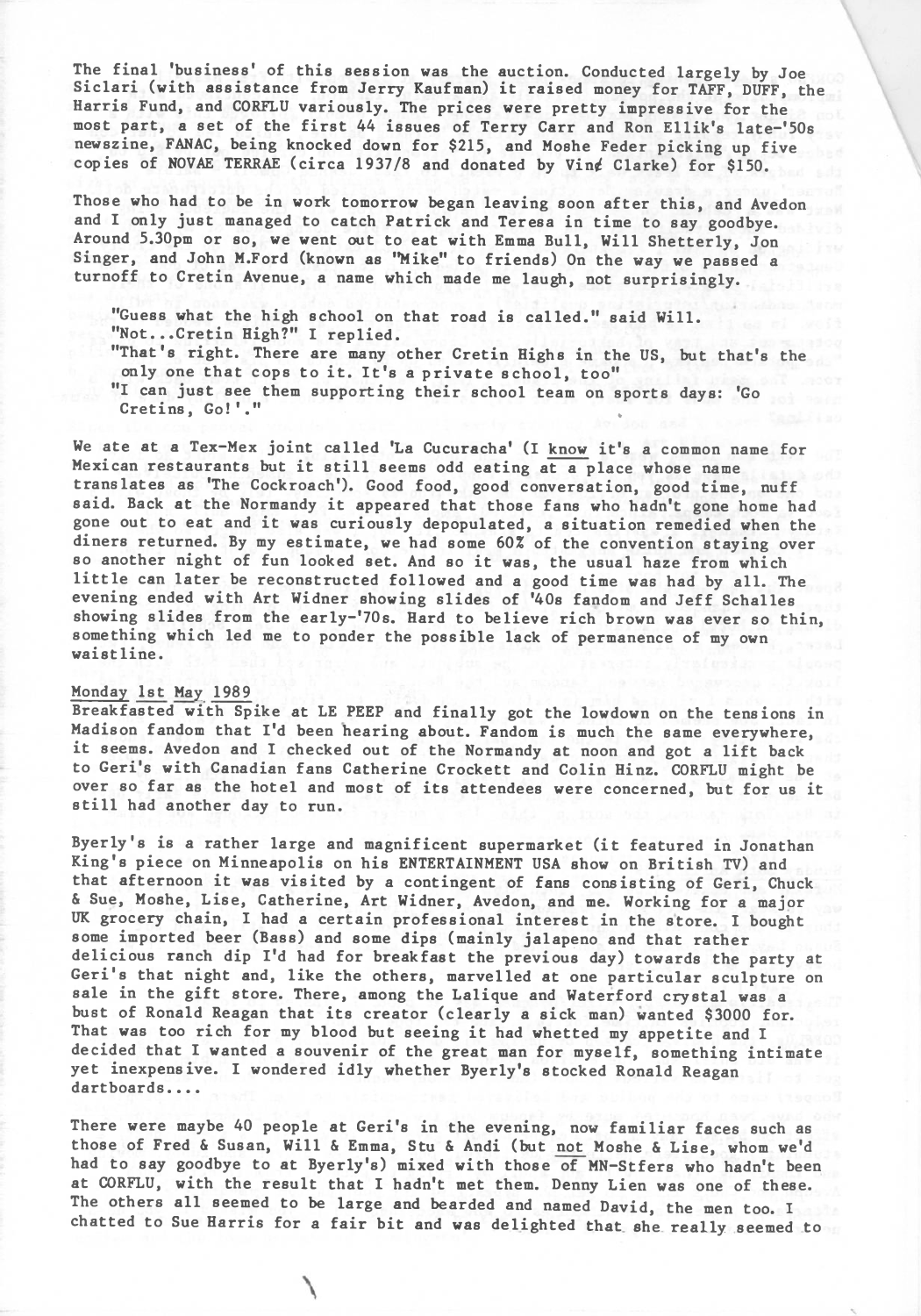have enjoyed the con. Never having been involved in our little sub-culture it was always on the cards that she wouldn't. Towards the end of the evening, I got into a long conversation with Stu and Jeff Schalles about the preservation of old fanzines and photographs, a discussion occasioned by the slides Art Widner had shown at CORFLU, slides made from old photos. <sup>A</sup> lot of early fans have been dying off in recent years, and in some cases their collections of fanzines and early fannish memorabilia have gone with them. <sup>A</sup> systematic and organised programme of making slides is a good idea for photos (a large club/group funding or fund-raising for the project and agreeing to store the slides and make copies available at cost to those who want them), but I have another idea for fanzines. Not being <sup>a</sup> computer buff I'm not sure how feasible this idea is, but it strikes me that scanning old zines and storing them on floppy disks would be a good way of preserving them. Disks are easy to copy and hardcopy could presumably be made with most any dot-matrix or laser printer. What I don't know is the time such scanning would take, or how the zines would have to be filed on the disk to make page by page access easy.

I like the idea of anyone who wants a set of HYPHEN being able to get a copy of them on disk, and I like even more the idea of the really early stuff being made available. I mean, a collection such as Vin¢ Clarke's holds what may well be the only remaining copies of some early UK zines - and thanks to the trashy paper some of them were printed on they're deteriorating rapidly. I think some sort of preservation and access programme ought to be organised (a project for CORFLU to sponsor, maybe) and would like someone who knows more about computers than me to explain what it might entail.

#### Tuesday 2nd May 1989

Yet again I was the first up, so I ambled over to Geri's neighbourhood Burger King and had a bacon double cheeseburger. It's not that I particularly like Burger King, more that it was all that was available. (When I want fast food why aren't there ever any Taco Bell's around, I wonder?) I dropped off the remaining US copies of PULP at the local post office, amusing myself while waiting in line by perusing the FBI wanted posters pinned up by the counters. They catalogued an amazing array of death and mayhem, making me profoundly grateful for British restrictions on public ownership of guns.

When Geri and Jeff eventually got up they, Chuck & Sue, and Avedon & I, looked at Geri's slides of last December's TROPICON in Florida, the one that Walt & Madeleine Willis were guests at. Walt's trip report THE ENCHANTMENT had been on sale at CORFLU and I was carrying back a bundle to sell in the UK for TAFF.

Shortly before 4pm we all set off for the airport, stopping briefly to take in Minnehaha Falls. At the airport we sat around until Avedon and I boarded our flight at 5.30pm (Jeff was also flying out today, leaving for New York about <sup>a</sup> half hour after our departure). Chuck was effusive with his goodbyes, Geri gave us both hugs, and then we were off - back to Britain and everyday life.

When I'd arranged our seats I'd asked for a window seat "Anywhere but over the wing". I imagine you're ahead of me at this point. Yes, to give our time in Minneapolis a certain symmetry those wonderful folks at Northworst had given me a seat right over the exact centre of the wing! Fortunately, the jumbo was more than half empty so I was able to get myself a choice seat before take-off and to watch wistfully as Minneapolis fell away beneath us. It had been a great con.

At some indeterminate point over the Atlantic it became...

## Wednesday 3rd May 1989

...and we landed at Gatwick around 8:45 local time, returning to a surprisingly hot and humid Britain and to climatic conditions more unpleasantly hot than any we'd encountered in America. Jet-lagged, we slept through a large part of the next 24 hours.